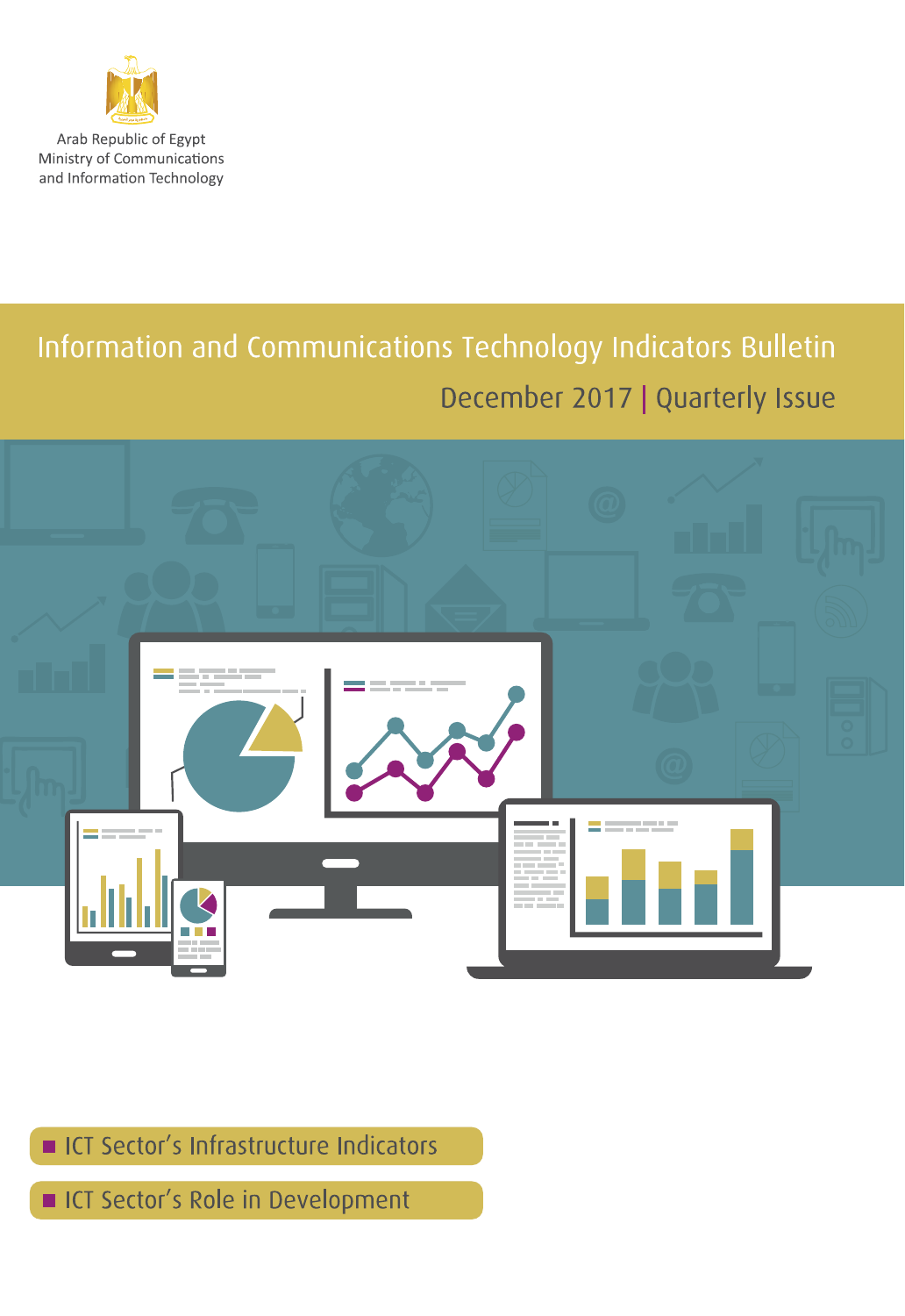

## Indicators in Brief

| Data item                                      | Unit                  | Oct-Dec 2016                         | $ U $ -<br>Sep2017 | Oct-Dec<br>2017 | Quarterly<br>Growth<br>Rate(%) | Annual<br>Growth<br>$Rate$ %) |
|------------------------------------------------|-----------------------|--------------------------------------|--------------------|-----------------|--------------------------------|-------------------------------|
|                                                |                       | ICT Sector:Infrastructure Indicators |                    |                 |                                |                               |
| Mobile Subscriptions *                         | Million               | 97.79                                | 99.40              | 101.27          | 1.88                           | 3.56                          |
| Mobile Penetration **                          | 0/0                   | 109.73                               | 110.06             | 111.64          | 1.58                           | 1.91                          |
| Fixed Line Subscriptions                       | Million               | 6.12                                 | 6.54               | 6.60            | 1.02                           | 7.95                          |
| Fixed Line Penetration **                      | 0/0                   | 7.19                                 | 6.83               | 6.90            | 0.07                           | $-0.29$                       |
| Mobile Internet Subscriptions                  | Million               | 28.65                                | 32.76              | 32.79           | 0.09                           | 14.45                         |
| USB Modem Subscriptions                        | Million               | 3.28                                 | 3.27               | 3.26            | $-0.30$                        | $-0.52$                       |
| <b>ADSL Subscribers</b>                        | Million               | 4.44                                 | 4.95               | 5.20            | 4.94                           | 17.1                          |
| International Internet Bandwidth               | Gbps                  | 1,134.25                             | 1,406.12           | 1,536.12        | 9.25                           | 35.43                         |
| Number of Post Offices                         | Post office           | 3931                                 | 3944               | 3946            | 0.05                           | 0.38                          |
|                                                |                       | ICT Sector's Role in Development     |                    |                 |                                |                               |
| Capacity Building Program Provided<br>by ITIDA | Thousand<br>Graduates | 20.29                                | 21.65              | 21.90           | 1.15                           | 7.93                          |

The number of internet users reached 33.7 Million users with 41.2% penetration rate according to ICT access and use by households and individuals 2016/2017

The number of telecenters reached 77 telecenters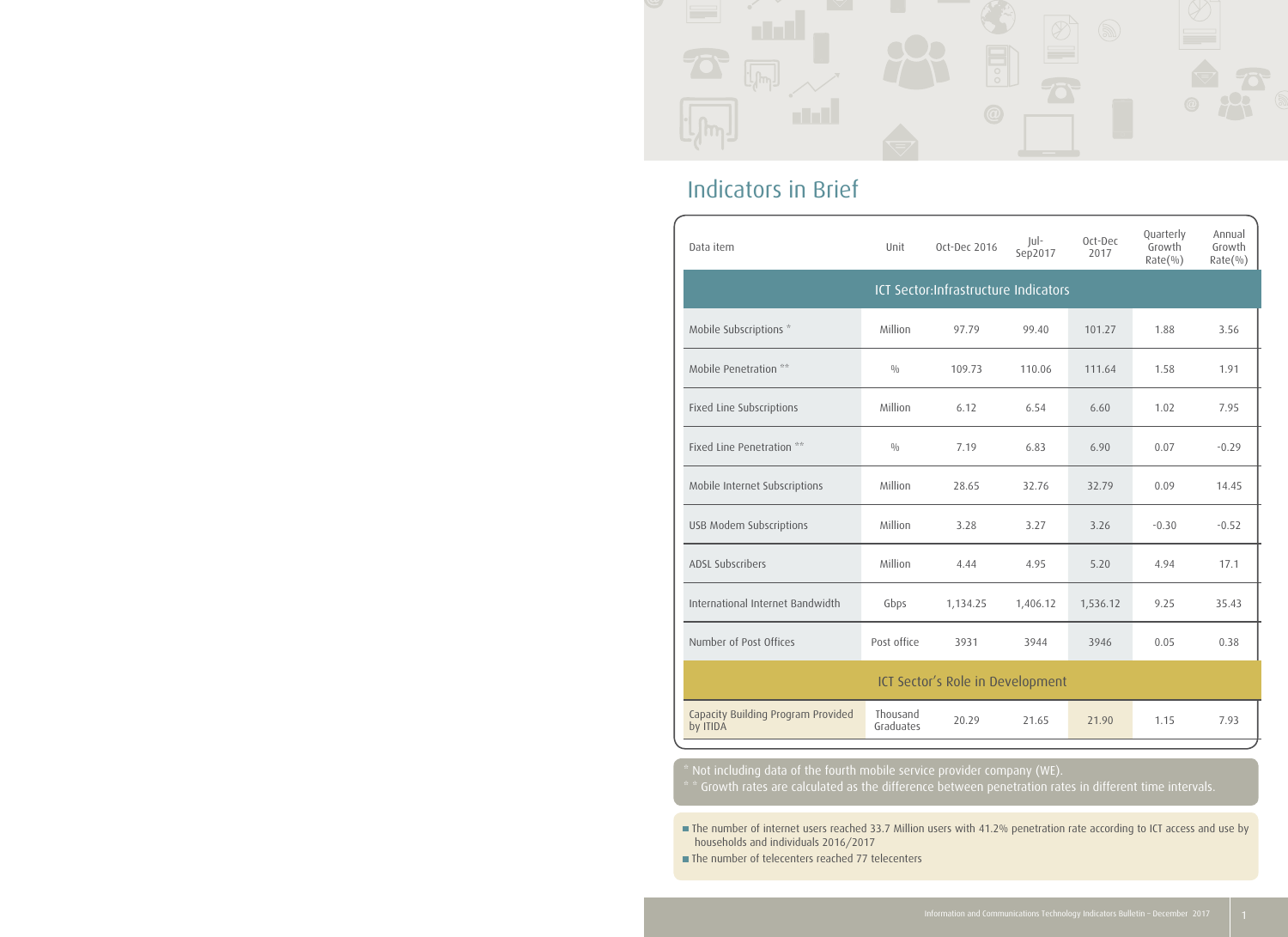## ICT Sector's Infrastructure Indicators

- Mobile subscriptions (October December 2017) : 101.27 million
- Mobile penetration (October December 2017): 111.64%
- Fixed line subscriptions (October December 2017): 6.60 million
- Fixed line subscriptions in urban areas(October December 2017): 5.16 million, rural areas 1.45 million.
- Internet users through mobile(October December 2017): 32.79 million.
- USB Modem users(October December 2017): 3.26 million users.
- ADSL subscribers (October December 2017): 5.20 million.
- International Internet bandwidth (October December 2017):1,536.12 Gbps.
- Number of post offices (October December 2017): 3946 Post offices.
- Number of Beneficiaries of Pensions' Payment Service through post offices(October December 2017): 6.04 million beneficiary

### **Fixed Lines and Mobile Subscriptions**

- The number of fixed line and mobile subscriptions was 107.87 million at the end of October - December 2017, compared to 103.91 million at the end of October - December 2016.
- The number of mobile subscriptions was 101.27 million at the end of October - December 2017, compared to 97.79 million at the end of October - December 2016. The mobile subscriptions recorded 94% of total telephone service.

### **Fixed Line and Mobile Penetration**

 Mobile penetration reached 111.64% at the end of October - December 2017, compared to 109.73% at the end of October - December 2016, representing an annual change rate of 1.91%. On the other hand, fixed line penetration reached about 6.90% by the end of October - December 2017.

### **Fixed Lines Subscription and Local Exchange Capacity**

- Total number of fixed line subscriptions has reached 6.60 million subscriptions at the end of October - December 2017 compared to 6.12 million subscriptions at the end of October - December 2016.
- The capacity of local exchanges increased to 19.60 million lines at the end of October - December 2017, compared to 18.88 million at the end of October - December 2016. This represents an annual change of 0.72 million lines and an annual change rate of 3.82%.



**Source:**Ministry of Communications and Information Technology, Telecom Egypt, National Telecom Regulatory Authority

| Mobile<br>$\Box$ penetration | Fixed line<br><b>To Hixed Illie</b><br><b>Penetration</b> |      |  |
|------------------------------|-----------------------------------------------------------|------|--|
| 109.73                       | Oct-Dec 2016                                              | 7.19 |  |
| 111.61                       | Jan-Mar 2017                                              | 7.23 |  |
| 111.56                       | Apr-Jun 2017                                              | 6.82 |  |
| 110.06                       | Jul-Sep 2017                                              | 6.83 |  |
| 111.64                       | Oct-Dec 2017                                              | 6.90 |  |

**Source:**Ministry of Communications and Information Technology, Telecom Egypt, National Telecom Regulatory Authority



### **International Internet Bandwidth**

- International Internet bandwidth increased to 1,536.12 Gbps at the end of October December 2017 compared to 1,134.25 Gbps at the end of October - December 2016 representing an annual growth rate of 35.43%.
- The international internet bandwidth per inhabitants reached 16935.1 Bit/sec. per person at the end of October - December 2017 compared to 12727.3 Bit/Sec. per person at the end October - December 2016 with and annual growth rate of 33.06%.



### **ADSL Subscriptions**

Internet

■ The number of ADSL subscriptions reached 5.20 Million Subscriptions by the end of October - December 2017 compared to 4.44 Million Subscriptions at the end of October - December 2016 with an annual change 0.76 Million and annual change rate 17.1%.



**Source:**Ministry of Communications and Information Technology, National Telecom Regulatory Authority



### **Mobile Internet and USB Modem Subscriptions**

- The number of mobile internet subscriptions reached 32.79 Million Subscriptions by the end of October December 2017 compared to 28.65 Million Subscriptions at the end of October - December 2016.
- The number of USB Modem subscriptions reached 3.26 Million Subscriptions by the end of October December 2017 compared to 3.28 Million Subscriptions at the end of October - December 2016.

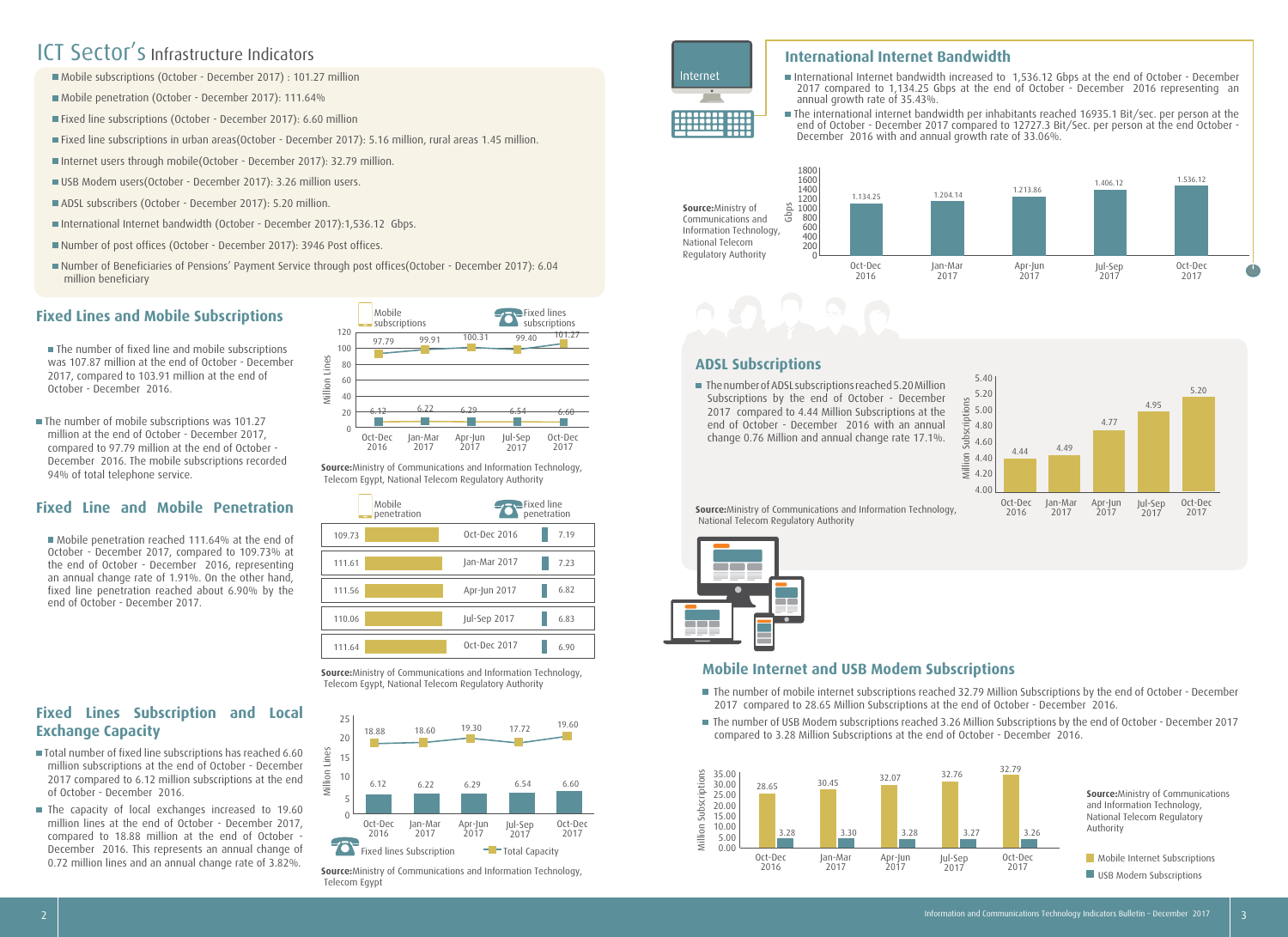## *FUNDER* Post Offices

- The total number of post offices increased to 3946 at the end of October December 2017, compared to 3931 at the end of October - December 2016, reflecting an annual growth rate of 0.38%.
- The average number of people served by individual post offices was 22,987 thousand persons at the end of October - December 2017, compared to 22,671 thousand persons at the end of October - December 2016, representing an annual growth rate of 1.39%.



#### **Number of Pensions Distributed through Postal Offices**

Number of beneficiaries of pensions distributed through postal offices has increased to about 6.04 million beneficiaries in October - December 2017 compared to 5.80 million beneficiaries in October - December 2016.

|              | <b>Million beneficiaries</b> |      |
|--------------|------------------------------|------|
| Oct-Dec 2016 |                              | 5.80 |
| Jan-Mar 2017 |                              | 5.32 |
| Apr-Jun 2017 |                              | 5.45 |
| Jul-Sep 2017 |                              | 5.53 |
| Oct-Dec 2017 |                              | 6.04 |

**Source:**Ministry of Communications and Information Technology, Egypt Post

### **Number of Newly Established ICT Companies and Issued Capital**

- Number of newly established ICT companies reached 332 companies in October December 2017 compared to 255 companies in October - December 2016.
- Number of issued capital of newly established ICT companies reached 189.36 Million EGP in October December 2017 compared to 85.45 Million EGP in October - December 2016.

|                                                                      |             | Oct-Dec 2016 |
|----------------------------------------------------------------------|-------------|--------------|
| Total number of newly established<br>ICT companies                   | Companies   | 332          |
| Total number of issued capital of<br>newly established ICT companies | Million EGP | 189.36       |

**Source:** Ministry of Investment, General Authority for Investment and Free Zones.

### **ICT GDP at fixed prices (Billion EGP)**

ICT GDP for the year 2016/2017 has reached 64 billion EGP in the fixed prices of the base year of the ex-governmental plan, compared to 57 billion EGP in fixed prices that were realized in the year 2015/2016.



### **ICT GDP Real Growth Rate (%)**

ICT GDP real growth rate of reached 12.5% recording one of the highest sectoral growth rates on the macro-economic level in that year, compared to 8.2% realized in 2015/2016.



**Source:** Ministry of Communications and information Technology – Central Department for Information and Decision Support.

### **Egypt›s Stock Exchange Telecommunications Index**

■ The telecommunications index in Egypt's stock exchange reached 693 points during October – December 2017 compared to 564 points during October – December 2016.



**Source:**: The Egypt's Exchange This index includes three companies operating in the ICT Sector and listed in Egypt Stock Exchange. These companies are: Telecom Egypt, Global Telecom Holding and Orascom Telecom Media and Technology Holding.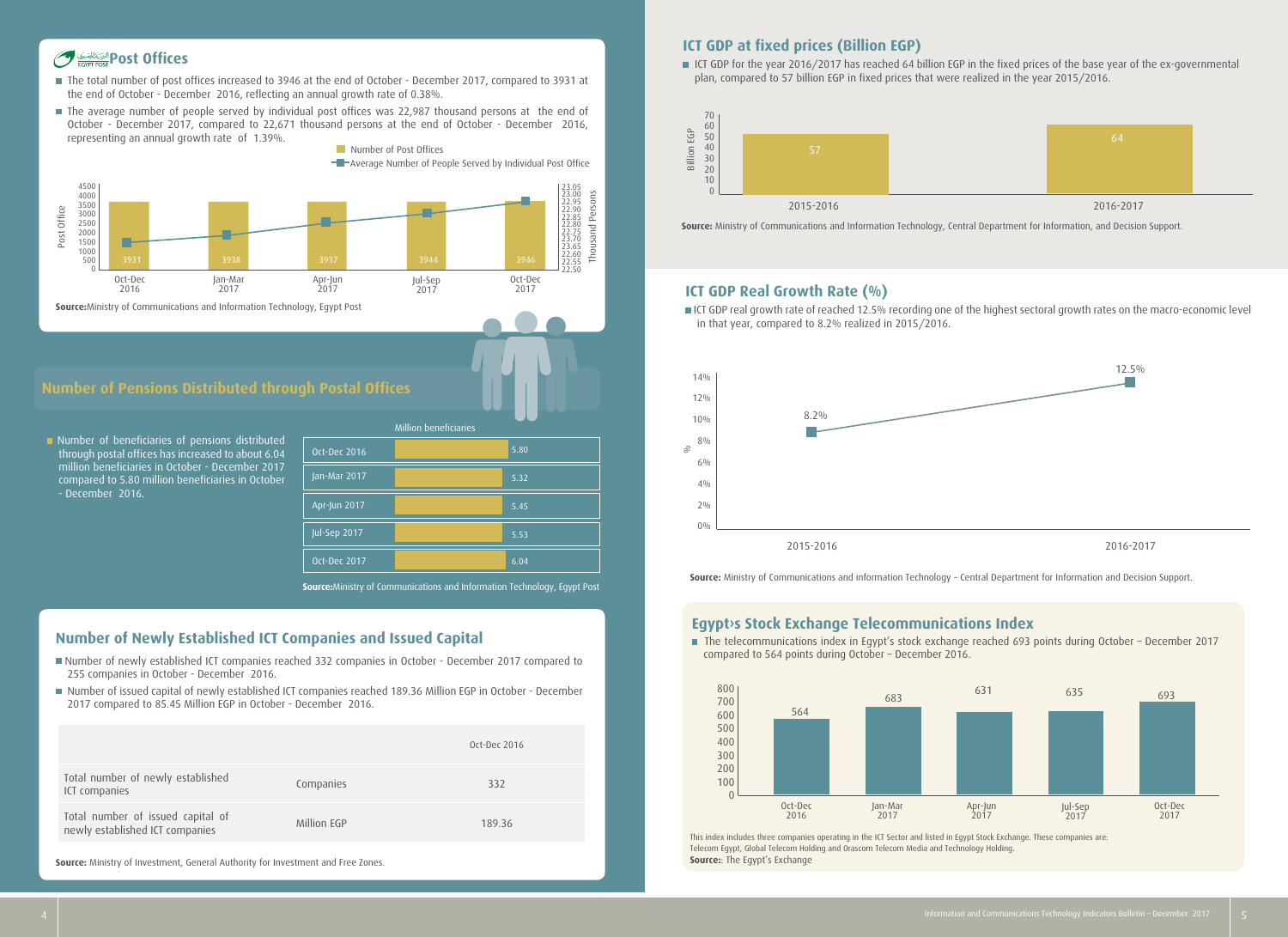## The ICT Sector's Role in Development

Proportion of schools using computer: 96.3%.

Proportion of schools accessing internet using fixed broadband: 32.5%.

**Proportion teachers using computer: 92%.** 

- Proportion students using computer: 90%.
- Proportion students using computer preparing researches, school reports and research papers: 38.4%.
- Proportion teachers using internet in preparing educational content and searching for information: 21.3%.
- **Proportion teachers using computers in teaching the educational content: 44.9%.**
- Number of graduates to receive software training by ITIDA till September: 21.90 thousand trainees.
- Number of graduates of ITI till September 2017: 11.54 thousand trainees.

#### **Infrastructure for the use of communications and information technology in schools in pre-university education sector**

The percentage of schools with a computer is about 96.3%, while 61.1% of schools have a fixed line. 48.5% of schools use Internet access.



**Source:**"survey of ICT usage in Pre University Education ", conducted by Ministry of Communications and Information Technology (MCIT) in cooperation with Central Agency for Public Mobilization and Statistics (CAPMAS),2016/2017.

### **Internet Activities Undertaken in schools**

The percentage of using the internet in schools in obtaining information about government agencies through their sites on the internet is 34.1%, 32.9% in dealing with e-government services, 29.9% in the educational usage of the students, 25.3% in sending and receiving e-mails to serve the educational process, 23.3% in the training of the students , workers and teachers, 20.7% in preparing the lessons, 16.7% in obtaining information on school supplies of goods and services , While 7.2% is in advertising vacancies ,



**Source:**"survey of ICT usage in Pre-University Education ", conducted by Ministry of Communications and Information Technology (MCIT) in cooperation with Central Agency for Public Mobilization and Statistics (CAPMAS),2016/2017.

#### **The internet usage in e-commerce and e-government in schools**

It's clear that the percentage of the internet usage in e-government is 47.3%, on the other hand the percentage of its usage in e-commerce is only 1.3%.



**Source:**"survey of ICT usage in Pre-University Education ", conducted by Ministry of Communications and Information Technology (MCIT) in cooperation with Central Agency for Public Mobilization and Statistics (CAPMAS),2016/2017.

### **Types of internet connection in the pre-university education sector**

 The percentage of schools using ADSL and Leased Line 32.5%, 14.5% using mobile USB and finally 1.9% of schools using Dial-up and ISDN.



**Source:**"survey of ICT usage in Pre-University Education ", conducted by Ministry of Communications and Information Technology (MCIT) in cooperation with Central Agency for Public Mobilization and Statistics (CAPMAS),2016/2017.

**The teachers usage of ICT** The percentage of the teachers using computers anywhere is 92%, 86% of the teachers use the internet anywhere, 58% of the teachers use computers in schools and 25% of teachers use the internet in schools. 0.0% 10.0% 20.0% 30.0% 40.0% 50.0% 60.0% 70.0% 80.0% 90.0% 100.0% 86.0% 92.0% 58.0% 25.0% The percentage of the teachers using computers anywhere The percentage of the teachers using internet anywhere The percentage of the teachers using computers in schools The percentage of the teachers using internet in schools

**Source:**"Survey of ICT Usage by Households and Individuals", conducted by the Ministry of Communications and Information Technology (MCIT)in cooperation with the Central Agency for Public Mobilization and Statistics(CAPMAS),2016/2017.

### **Students usage of ICT**

The percentage of the students using computers anywhere is 90%, 73% of the students use the internet anywhere, 59% of the students use computers in schools and 13% of students use the internet in schools.



**Source:"**Survey of ICT Usage by Households and Individuals", conducted by the Ministry of Communications and Information Technology(MCIT)in cooperation with the Central Agency for Public Mobilization and Statistics(CAPMAS),2016/2017.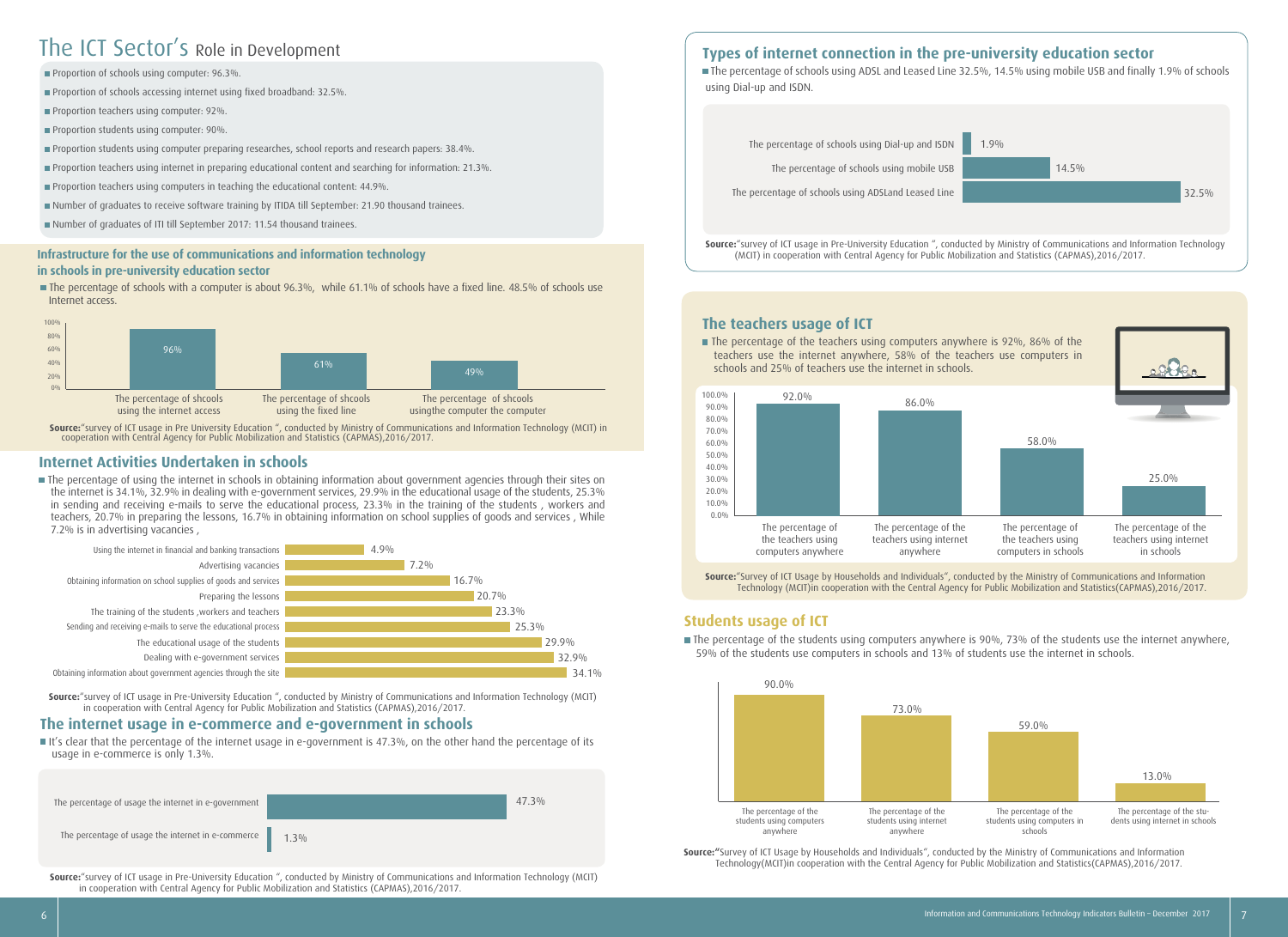#### **Educational Activities Undertaken by Students on the Computers**

The percentage of the students' usage to the computers in preparing researches, school reports and research papers is 38.4%, in preparing assignments and projects related to the study is 38%, in designing presentations 20.1%, in preparing excel tables 19.1% and finally the percentage of the students' usage to the computers in preparing charts is 18.3%.



**Source:**: "survey of ICT usage in Pre-University Education ", conducted by Ministry of Communications and Information Technology (MCIT) in cooperation with Central Agency for Public Mobilization and Statistics (CAPMAS),2016/2017.

### **Educational Activities Undertaken by Teachers on the Internet**

The percentage of the teachers' usage to the internet in preparing educational content and searching for information is 21.3% , sharing knowledge / and experiences by communicating with others in your field is 16.9%, e-communication with (school administration / teachers) through e-mail / school site / social media networks...... etc is 12.8% and finally the percentage of the teachers' usage to the internet in e-communication with students through e-mail/ school site/ social media networks...... etc is 9.1%



**\*Source:** "survey of ICT usage in Pre-University Education ", conducted by Ministry of Communications and Information Technology (MCIT) in cooperation with Central Agency for Public Mobilization and Statistics (CAPMAS),2016/2017.

#### **Educational Activities Undertaken by Teachers on the Computers**

The percentage of the teachers' usage to the computers in teaching the educational content is 44.9%, in designing presentations and explaining the content is 40.8%, in preparing the educational content is 35.8% and finally the percentage of their usage to the computers in follow-up students and evaluating their level is 13.2%.



**Source:**: "survey of ICT usage in Pre-University Education ", conducted by Ministry of Communications and Information Technology (MCIT) in cooperation with Central Agency for Public Mobilization and Statistics (CAPMAS),2016/2017.

#### **The effect of ICT usage effect on students**

The percentage of the strong effect of using communications and information technology tools in the educational process on the students is 32.3%, the percentage of the medium effect is 44.4%, the percentage of the weak effect is 7.0% and the percentage of no effect is 16.3%. On the other hand, the strong effect of using communications and information technology tools in the educational process on the teachers is 36.7%, the percentage of the medium effect is 42%, the percentage of the weak effect is 5.7% and the percentage of no effect is 15.7%.



**Source:**: "survey of ICT usage in Pre-University Education ", conducted by Ministry of Communications and Information Technology (MCIT) in cooperation with Central Agency for Public Mobilization and Statistics (CAPMAS),2016/2017.

### **Capacity Building Program Provided by Information Technology Institute (ITI)**

| <b>Training Track</b>                                                               | 2017 |
|-------------------------------------------------------------------------------------|------|
| Civil Engineering Informatics Specialist                                            | 17   |
| Cloud Computing                                                                     | 27   |
| Computer Networks / Cyber Security<br>/ Information Security / Media<br>Convergence | 36   |
| Data Warehousing / Database<br>Designing / Database Administration                  | 16   |
| Digital IC Design                                                                   | 14   |
| Game Art                                                                            | 12   |
| Game Development                                                                    | 12   |
| Geospatial Information Systems                                                      | 16   |
| Industrial Automation                                                               | 12   |
| Mechatronics                                                                        | 14   |
| Mobile Application Development                                                      | 77   |
| Multimedia / CGFP / 3D art                                                          | 54   |
| Software Development / Software<br>Engineer / E-Business / E-Learning               | 471  |
| Systems Administration                                                              | 22   |
| Telecom Applications Development                                                    | 14   |
| Wireless Communications Engineer                                                    | 15   |
| <b>Total</b>                                                                        | 829  |

\*According to the latest figures.



**Source:**Ministry of Communications and Information Technology-Information Technology Institute